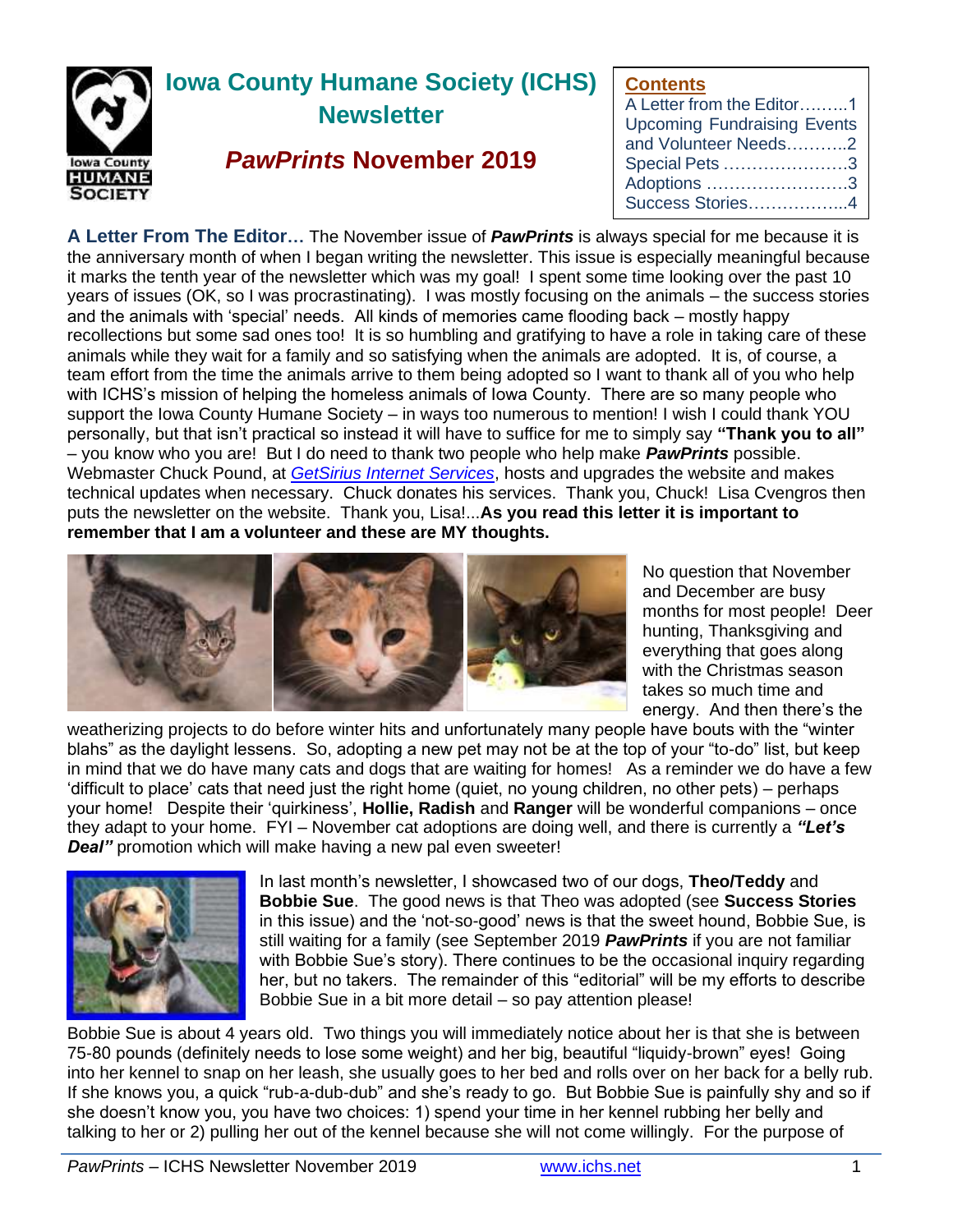this article, I will concentrate on how she interacts with me – and YOU too – after she gets to know YOU!  $\odot$  Bobbie Sue does not play or take an interest in toys or balls so she doesn't do much when in a play yard (or the training room). She will sniff around for a bit and then she comes and sits by your side signaling that it's time to move on. I usually let her "blaze the trail" on our walks. Her nose is usually to the ground – she leads and I follow. Kathie (staff) was telling me about the episode of Bobbie Sue coming nose to nose with a possum the other morning. It was sitting in the long dried grass; they stared at each other for several seconds. Then Bobbie Sue walked on (I'm not sure what most dogs would do in an encounter with a possum but I would think there would be a bit more excitement!!)

Bobbie Sue is not a high-energy kind of girl; never in a hurry. She likes to amble along. She would make a wonderful walking companion, and yes, she does need long walks for her health – she needs to lose weight. She has not had the opportunity to spend time with other dogs here at ICHS. Lack of "appropriate" dogs and/or not being able to coordinate volunteer schedules (it's best to have 2 people when introducing the dogs to each other) has limited any socialization activities. She has done well with the dogs that potential adopters brought for the earlier meet-and-greets. She is interested in cats, but again there has been little opportunity to have her spend time with cats. I do remember last summer when we were in the north play yard and Aubrey Jean was sitting in the window watching Bobbie Sue. Bobbie Sue walked over towards the fence and Aubrey stood up, arched her back and hissed. Bobbie Sue came running back to me with her tail tucked between her legs and sidled right up to me. Poor Bobbie Sue!

It is important to note that Bobbie Sue is not an outdoor dog – she is a couch potato! She doesn't necessarily appear to want to be outside which is good because she has escaped from the play yards and outdoor kennels a few times. No one has ever seen her actually escaping; it's always after the fact. It is doubtful that she can climb or jump a 5-6 foot fence which means that she goes underneath. However she doesn't dig her way out and at 80 pounds it is hard to imagine how she can get beneath the fence without leaving a trace of evidence as to how/where she escaped!?! She does have a covered outdoor kennel (4'x10') on cement which she has not escaped from. Bobbie Sue is not a "barker" and she never messes in her kennel.

Someone made the comment the other day, "Poor, Bobbie Sue – still waiting for a home." I personally feel that Bobbie Sue considers ICHS her home. I don't think she minds being in her kennel – whether inside or out – because it is what she knows. She will get a "forever home" someday – it's just a matter of the right family walking through the ICHS doors. Until then, please continue to share Bobbie Sue's story with anyone you may know who is looking for a sweet, sedate dog that will need a daily walk (or two) and will probably lie at your feet at night. Don't forget about the video *"A Hope for Bobbi Sue"* that *Life Plus 1* produced which can be found at <https://vimeopro.com/canislupusllc/voluncheers-ichs/video/356140387> For more info regarding Life Plus 1, go to <https://www.lifeplus1.org/>**If you have any suggestions or ideas about the content of PAWPRINTS, please contact me, Terri Davis, at [roadhogbiker@gmail.com](mailto:roadhogbiker@gmail.com)**

# **Upcoming Fundraising Events and Volunteer Needs**

Just a reminder that ICHS is always looking for volunteers to help with the planning and implementation of our fundraisers. Our goal is to have enough volunteers so that each individual would only have to help plan and/or work at one event per year. So…if you would like to get involved with the planning and organizing of 2020's fundraisers, please contact the shelter for more details. We're always looking for 'cat cuddlers' and dog walkers also. We hope to hear from you!!! For more information on volunteer opportunities, please visit the ICHS website at<https://ichs.net/volunteer-help/volunteer/>

**Tap Takeover on Thursday, November 21st at Bob's Bitchin' BBQ in Dodgeville starting at 5 pm.** A portion of the proceeds from Thursday night's November Tap Takeover will be donated to the ICHS. Show your love for Bob's and support the Iowa County Humane Society – buy a brew and benefit the shelter animals!

**Whiskers and Wags Pub Night on Friday, November 29th at Hi Point Steak House in Ridgeway from 5-9 pm.** Ask for an Old English Sheep Dog (Old Fashion) and 50% of the proceeds go to the ICHS!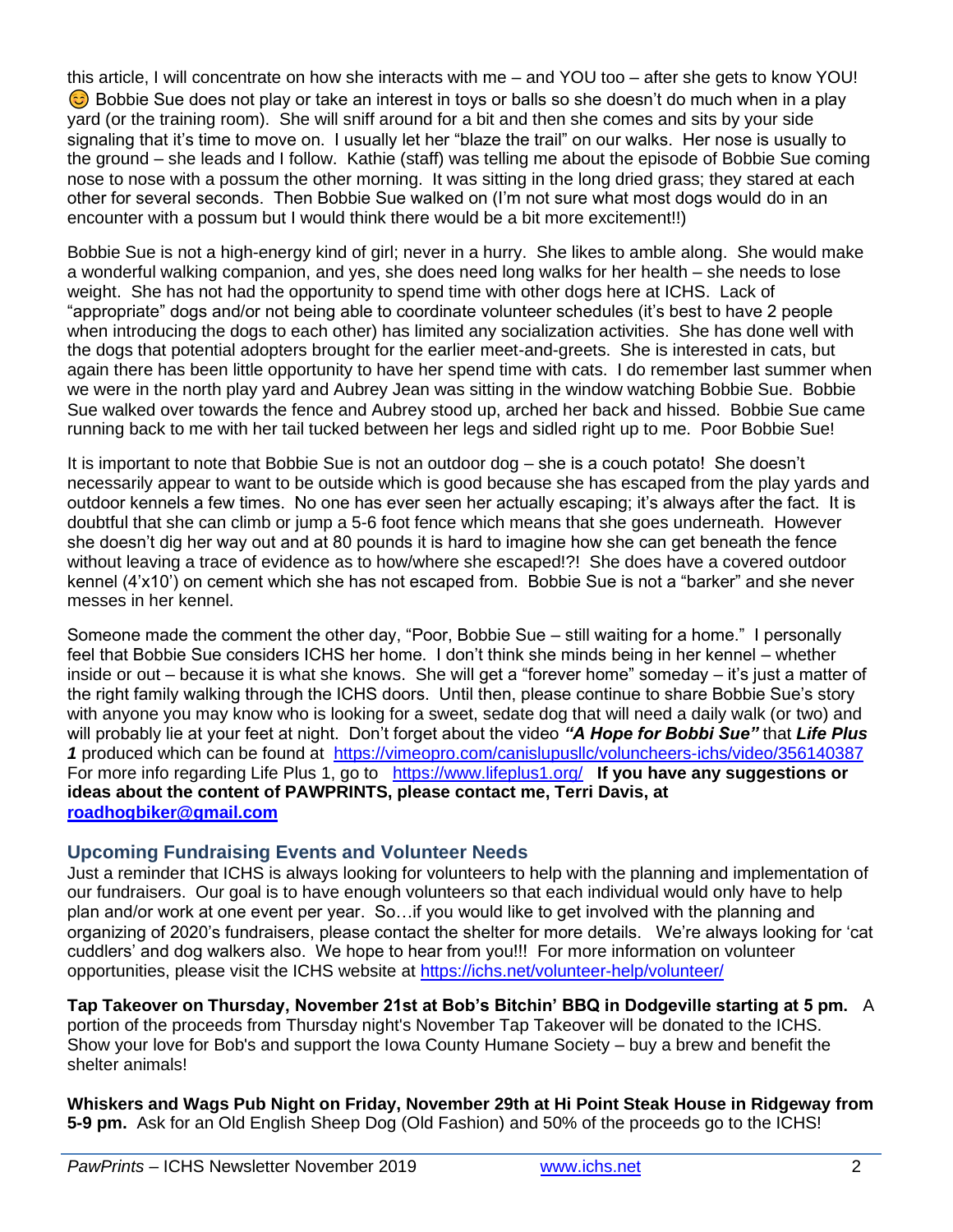**Holiday Bake Sale on December 21st at SpringGate Mall from 9am-1pm:** We will be having our usual "cookie walk" (mix and match cookies by the pound) and lots of other delicious options like cupcakes, breads, pies, cakes, etc. Stock up on yummy treats for the holidays and help out with a great cause!

| <b>September</b>     |                    |           |                         | <b>October</b> |          |                                       |                    |
|----------------------|--------------------|-----------|-------------------------|----------------|----------|---------------------------------------|--------------------|
| <b>Cats</b>          |                    |           | <b>Dogs</b>             | <b>Cats</b>    |          |                                       | <b>Dogs</b>        |
| Stewie*              | Yelich             | Cash      | Theodore <mark>☉</mark> | Larry          | Regan 3  | Yodel                                 | Daisy <sup>®</sup> |
| Sparks*              | Fred $\odot$ &     | Ringo &   |                         | Oliver*        | & Wendy* | Catt* & Catalina*                     |                    |
| Danica*              | Ethel <sup>3</sup> | Christian |                         | Elle           | Norma    | Onyx <sup>*</sup> & Ruby <sup>*</sup> |                    |
| Gerald               | Fallon             |           |                         | Betsy*         | Catrin*  | Don* & Felix                          |                    |
| Althea               | Roseanna           |           |                         | Fillback*      | Catniss* |                                       |                    |
| Callie               | Julep              |           |                         | Chad           | Tigger*  |                                       |                    |
| $*  \mathsf{Lifton}$ |                    |           |                         |                |          |                                       |                    |

#### **September & October Adoptions**

**\*** = kitten

+ = transferred to Angel's Wish

 $\bigodot$  = denotes animal has been at ICHS for over a year/was on the Top Ten list/has special needs/or is elderly

# **Special Pets**

We all know that all animals are 'special' but the animals featured in this section are indeed special. These are 'special needs' animals. The special person/family who adopts one of these animals knows that this may/may not be the long-term relationship which we hope for when we open our hearts and homes to a new family member. These animals' 'forever homes' with us may be just for a short time before they move on…But, nevertheless, these animals need a home and a loving family just as we all do. Are you possibly the family that could provide a home for one of these animals? If not, do you know of a family who could provide a loving home for these animals? If so, please come out to ICHS and find out more about these animals from the ICHS staff.



#### **FIV Kitty – Roger, Jazzy & Parker**

**Roger** is a big, shy, handsome two year old kitty who tested positive for FIV. It seems that all the FIV cats that I have ever known are "sweet hearts" and Roger is no exception! He loves attention and is playful – not too different from most cats. We have tried to put Roger in with the other FIV kitties, but he wants no part of them. He prefers to be by himself – however he is not aggressive so he probably could adapt to another cat(s) if YOU happen to have one!



**Jazzy** and **Parker** are both about a year old and are both very sweet and affectionate and it's all about play, play, play when they are together! They are a fun pair and certainly could be adopted together. To complicate things a bit, Parker is on a special diet and so the two of them need to be separated when it is feeding time. Jazzy can eat Parker's food, but Parker can't have Jazzy's. They are a sweet duo; it would be great if they could go to the same home! Although we call FIV cats "special", there really are no special

considerations when adopting FIV kitties. If it wasn't for the FIV+ sign on their cages, you wouldn't have a clue that they have FIV! They must be kept indoors. They may live with other **indoor** cats since FIV is not easily passed between cats (it would be best if your other cat(s) are good-natured and amicable to a new pal). FIV is primarily spread by serious bite wounds so if you have other cats, it is important to properly introduce FIV cats to the others (but you would do that with any cat that you bring home). It is also important to keep them free from stress so a quiet home would be best. So… Roger, Jazzy and Parker need a home!

**FeLV Kitties – No FeLV kitties at the moment**